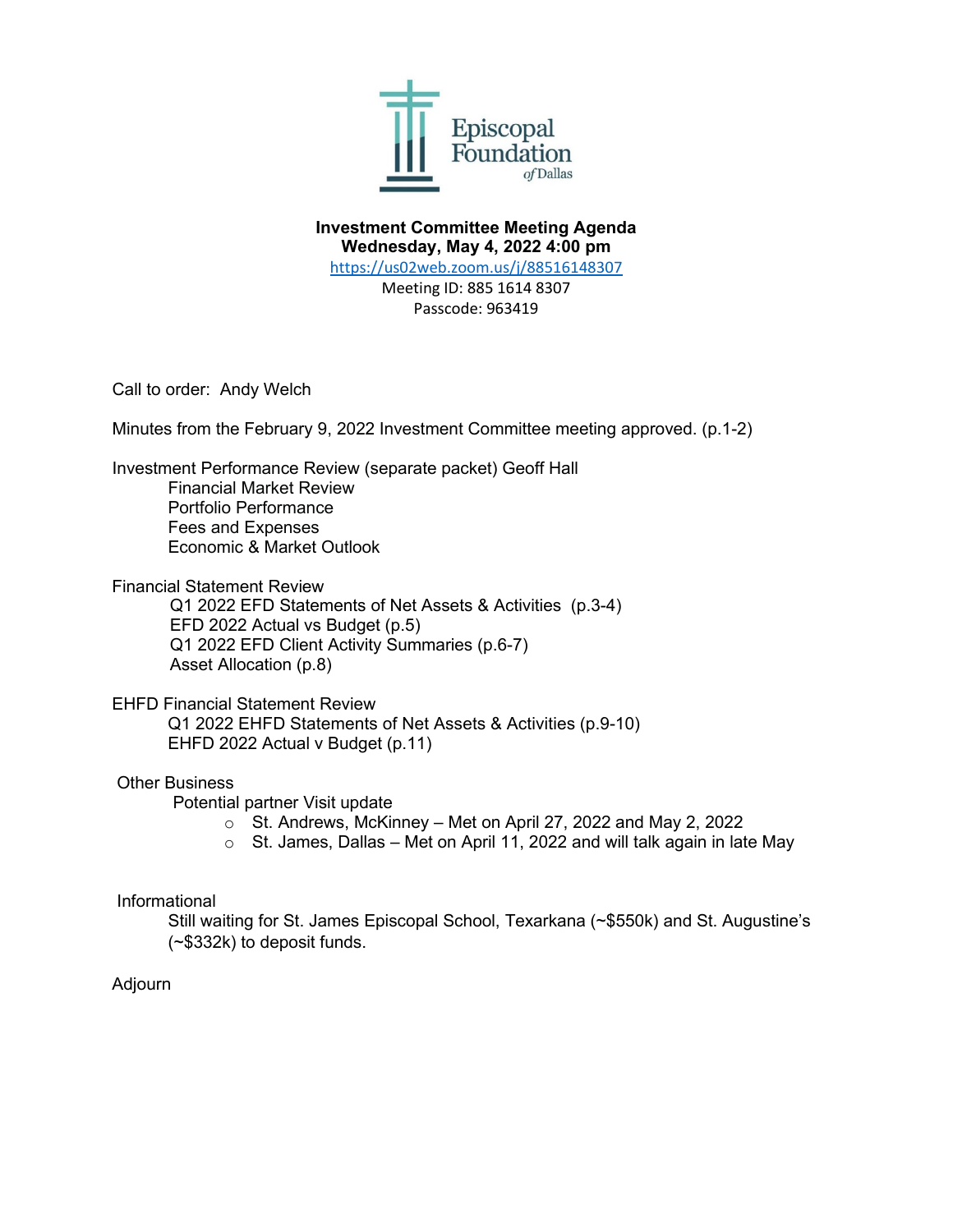### **Episcopal Foundation of Dallas Investment and Finance Committee Meeting Minutes Wednesday, February 9, 2022 4:00 p.m. VIA Zoom Meeting DRAFT**

### **Committee Members:**

**Present:** Andy Welch (Committee Chairman), Ken Hanks, Pat Carrigan, Scott Hancock, and Robbi Rice Dietrich

**Others Attending**: Pam Jamieson, Executive Director, Jill Hurt, Controller, Geoff Hall, Vanguard Senior Investment Consultant, and Sue Gray and John Stetter, incoming board members.

Andy Welch, Chairman, opened the Investment and Finance Committee meeting at 4:02 p.m. with a prayer. He welcomed Sue Gray and John Stetter to the committee and the board.

The minutes from the November 3, 2021 Investment Committee Meetings were approved as written.

Vanguard Senior Investment Consultant Geoff Hall reviewed the quarterly performance packet noting that the market value of all accounts on December 31, 2021 was \$52,654,732. The pooled portfolio was \$49,540,398, St. John's (50/50 allocation) was \$2,751,227, and St. Thomas (60/40 allocation) was \$363,207. The value of all portfolios on February 9, 2022 was \$51,773,488. The pooled portfolio continues to outpace the benchmarks for 3, 5 and since inception time periods.

Geoff reviewed the performance for both the equity and fixed income active managers and noted that Vanguard managers continue to perform better than the benchmarks and their peers for three of our four active managers. He also reviewed the financial markets and Vanguard's economic outlook. Key takeaways are 1) Vanguard expects the U.S. economic recovery to continue in 2022, though at a naturally slower pace. 2) The Fed's tapering program sets the stage for what Vanguard believes will be a late 2022 interest rate hike (Geoff felt Vanguard may be too conservative as they forecast just two 25bp rate hikes for 2022). 3) Vanguard foresees inflation persisting above 2% toward the end of 2022, and broad wage gains taking hold.

Given the two separate portfolios with different allocations and three reports being produced, the committee asked Geoff to prepare a report (or separate page on the EFD report) that combines all three portfolios in terms of portfolio fees and portfolio market values.

Controller, Jill Hurt reviewed the current EFD financial statement packet. EFD current assets were \$7,949,479 as of December 31, 2021. The financial statements were accepted as presented. The revised EFD 2022 Budget was reviewed and accepted to be sent to the full board for approval with a resolution that the Executive Director is allowed to work within the budget without needing additional approvals.

Jill Hurt also reviewed the EHFD Financial Statements. EHFD current assets were \$7,929,228 as of December 31, 2021. The Financial statements were accepted as presented. The EHFD revised 2022 Budget was reviewed and accepted to be sent to the full board for approval.

The 2022 EFD and EHFD updated grant calculations were part of the meeting packet. Half of the funds have been transferred to the respective money market accounts and the other half will be moved this quarter.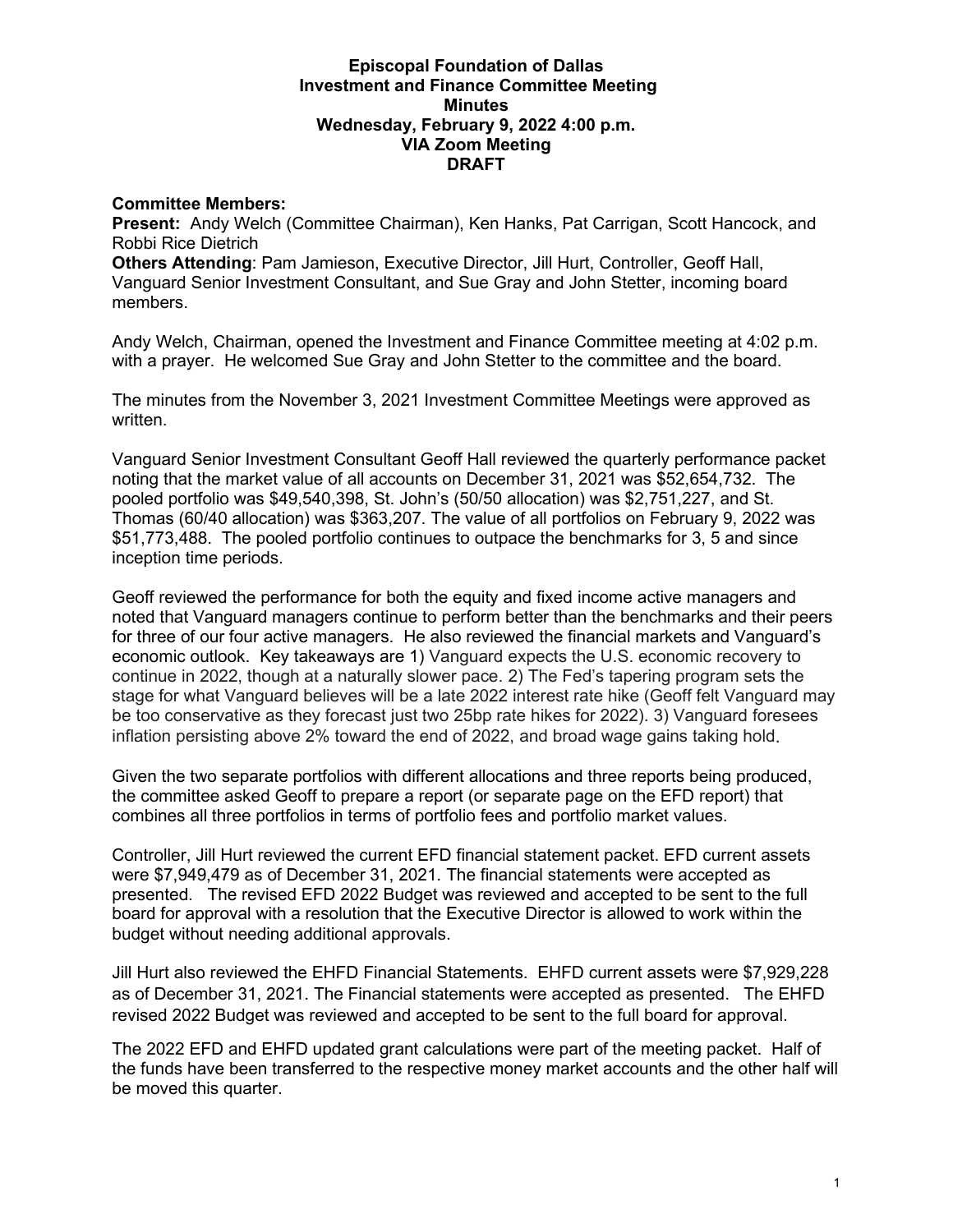Andy reviewed the Investment Partner visit document with the committee and noted that the Strategic Plan Dashboard includes the investment committee as collaborating partners on several implementation plans.

Information for the committee includes waiting on funds to transfer from St. James Day School, Texarkana and St. Augustine's.

With no further business, the meeting was adjourned at 5:05 p.m.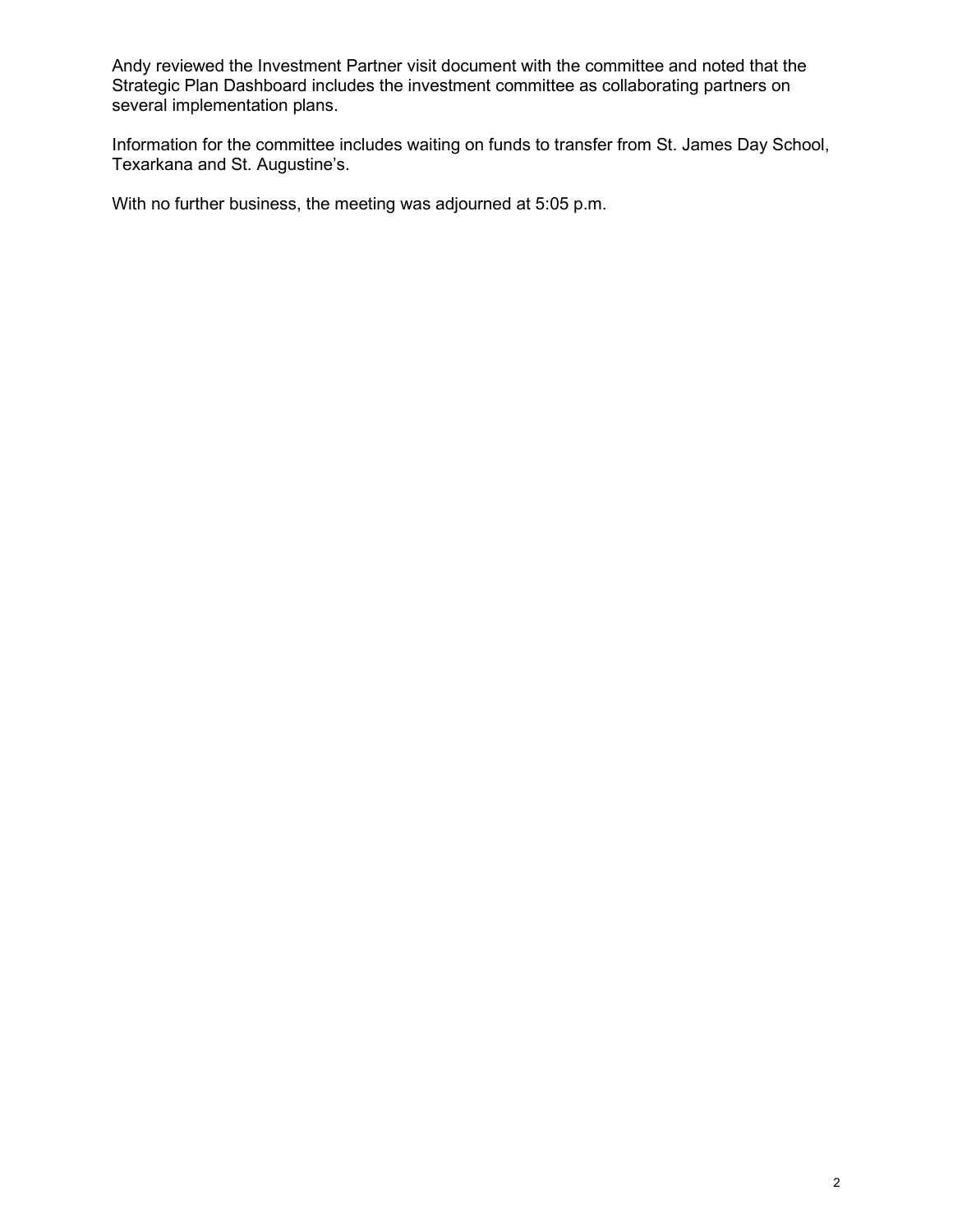## **EPISCOPAL FOUNDATION OF DALLAS STATEMENT OF NET ASSETS**

|                                         |         | As of             |            | As of   |            | As of    |              |
|-----------------------------------------|---------|-------------------|------------|---------|------------|----------|--------------|
|                                         | 3/31/22 |                   |            | 3/31/21 |            | 12/31/21 |              |
| <b>Assets</b>                           |         |                   |            |         |            |          |              |
| <b>Cash - Foundation operating</b>      |         | \$                | 153,487    | \$      | 137,807    | \$       | 147,137      |
| <b>Cash - Vanguard Money Market</b>     |         |                   | 111,198    |         | 199,909    |          | 111,188      |
| Administrative fees receivable          |         |                   | 57,304     |         | 50,538     |          | 57,636       |
| <b>Accounts receivable (EHFD)</b>       |         |                   |            |         |            |          |              |
| <b>Contribution receivable</b>          |         |                   |            |         |            |          | 1,100        |
| <b>Investments - Foundation</b>         |         |                   | 7,186,760  |         | 7,160,449  |          | 7,623,485    |
| <b>Investments - Agency</b>             |         |                   | 38,981,275 |         | 36,754,722 |          | 41,916,913   |
| <b>Investments-St. Johns</b>            | (1)     |                   | 2,594,926  |         |            |          | 2,751,227    |
| <b>Investments - St. Thomas</b>         | (1)     |                   | 339,283    |         |            |          | 363,208      |
| <b>Investment Clearing</b>              |         |                   |            |         |            |          |              |
| Furniture and equipment, net            |         |                   |            |         | 595        |          |              |
| Oil and gas property                    | (2)     |                   | 3,500      |         | 3,500      |          | 3,500        |
| Deposits and prepaid expenses           |         |                   | 4,428      |         | 4,101      |          | 8,594        |
| <b>Total assets</b>                     |         | \$                | 49,432,162 | \$      | 44,311,621 |          | \$52,983,988 |
| <b>Liabilities and Net Assets</b>       |         |                   |            |         |            |          |              |
| <b>Liabilities</b>                      |         |                   |            |         |            |          |              |
| <b>Payroll liabilities</b>              |         |                   | 2,894      |         | 2,584      |          | 3,161        |
| <b>Accounts payable</b>                 |         |                   |            |         |            |          |              |
| <b>Grants payable</b>                   |         |                   |            |         |            |          |              |
| <b>Due to Agency Funds</b>              | (3)     |                   | 41,915,484 |         | 36,754,722 |          | 45,031,348   |
| <b>Total liabilities</b>                |         |                   | 41,918,378 |         | 36,757,306 |          | 45,034,509   |
| <b>Net Assets</b>                       |         |                   |            |         |            |          |              |
| <b>Without donor restrictions</b>       |         |                   | 7,512,034  |         | 7,552,565  |          | 7,947,729    |
| <b>With donor restrictions</b>          |         |                   | 1,750      |         | 1,750      |          | 1,750        |
| <b>Total net assets</b>                 |         |                   | 7,513,784  |         | 7,554,315  |          | 7,949,479    |
| <b>Total liabilities and net assets</b> |         | $\boldsymbol{\$}$ | 49,432,162 | \$      | 44,311,621 |          | \$52,983,988 |

**Notes to Statement of Net Assets:**

**(1) New accounts set up in 2021 with different allocations than original investment account.**

- **(2) The Foundation accepted a contribution of property in 1989. Under the terms of the property assignment, the Foundation shares any receipts from the property 50%:50% with other charities. The property is conservatively valued at \$3,500. Half the value is reflected as "temporarily restricted" due to the terms of the property assignment.**
- **(3) Total is Investment Fund Agancy, St. Johns, and St. Thomas**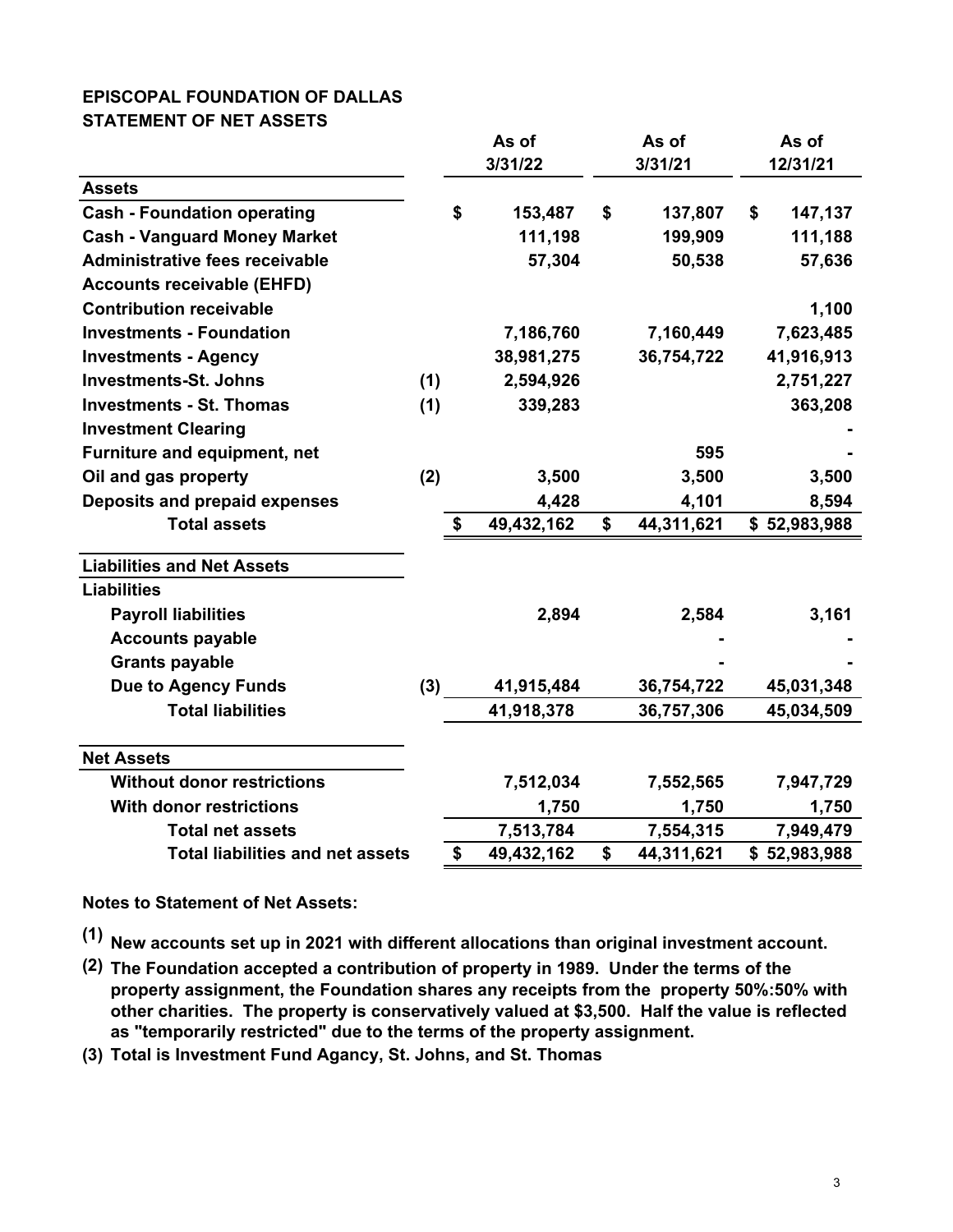# **EPISCOPAL FOUNDATION OF DALLAS STATEMENT OF ACTIVITIES**

|                                              |     | <b>Quarter Ended</b> |            | <b>Quarter Ended</b><br>3/31/21 | <b>Year Ended</b><br>12/31/21 |                  |
|----------------------------------------------|-----|----------------------|------------|---------------------------------|-------------------------------|------------------|
| <b>Operating Revenues and Expenses</b>       |     |                      | 3/31/22    |                                 |                               |                  |
| Administrative fee income-gross              |     | \$                   | 73,731     | \$<br>50,561                    | \$                            |                  |
| Interest-money market account                |     |                      | 10         |                                 |                               | 218,236<br>2,064 |
| <b>Miscellaneous Income (EHFD)</b>           |     |                      |            | 5                               |                               |                  |
| <b>Total operating revenue</b>               |     |                      | 73,741     | 50,567                          |                               | 10,000           |
|                                              |     |                      |            |                                 |                               | 230,300          |
| <b>Payroll and payroll taxes</b>             | (2) |                      | 37,927     | 31,425                          |                               | 154,672          |
| <b>Professional fees</b>                     | (3) |                      | 7,119      | 1,518                           |                               | 31,635           |
| <b>Sponsorships</b>                          | (4) |                      | 5,244      |                                 |                               | 5,000            |
| <b>Office Operation</b>                      | (5) |                      | 7,901      | 5,909                           |                               | 35,543           |
| <b>Total operating expenses</b>              |     |                      | 58,190     | 38,852                          |                               | 226,851          |
| Increase in net assets from operations       |     |                      | 15,550     | 11,715                          |                               | 3,449            |
| <b>Contributions income - Episcopal Fund</b> |     |                      | 1,000      |                                 |                               | 6,800            |
| <b>Net Investment Gains</b>                  |     |                      |            |                                 |                               |                  |
| <b>Interest &amp; dividends</b>              |     |                      | 16,235     | 20,379                          |                               | 359,964          |
| <b>Realized gains</b>                        |     |                      | 9,177      | 223,698                         |                               | 456,570          |
| <b>Unrealized gains (losses)</b>             |     |                      | (441, 836) | 80,438                          |                               | 121,471          |
| <b>Less: Vanguard advisory fees</b>          |     |                      | (1,869)    | (1, 818)                        |                               | (7, 757)         |
| Less: Administrative fees on EFD funds       |     |                      | (10, 481)  | (7,889)                         |                               | (31, 689)        |
| <b>Total investment revenue</b>              |     |                      | (428, 774) | 314,808                         |                               | 898,560          |
| <b>Grant Expense</b>                         |     |                      |            |                                 |                               |                  |
| <b>Foundation grants</b>                     |     |                      |            | 200                             |                               | 200,900          |
| <b>Trustee fund grants</b>                   |     |                      | 3,000      | 1,500                           |                               | 1,500            |
| <b>Advised fund grants</b>                   |     |                      | 5,000      |                                 |                               | 5,000            |
| <b>Total grant expense</b>                   |     |                      | 8,000      | 1,700                           |                               | 207,400          |
| Total Increase (Decrease) in net assets      |     |                      | (420, 223) | 324,823                         |                               | 701,409          |
| Net assets at beginning of period            |     |                      | 7,934,007  | 7,229,492                       |                               | 7,248,070        |
| Net assets at end of period                  |     | \$                   | 7,513,784  | \$<br>7,554,315                 | \$                            | 7,949,479        |

## **Notes to Statement of Activities:**

**(1) Reimburse for EHFD costs**

**(2) Increase is due to additional payroll for Polly in relation to training of new grant software**

**(3) Increase is due to audit being performed in March vs our typical May timeframe and for legal fees related to the EFD/EHFD merger**

**(4) One Man's Treasure \$1,243.56, Empty Bowls \$3,000, Brotherhood of St. Andrews \$1,000**

**(5) Increase is due to paying for new grant software**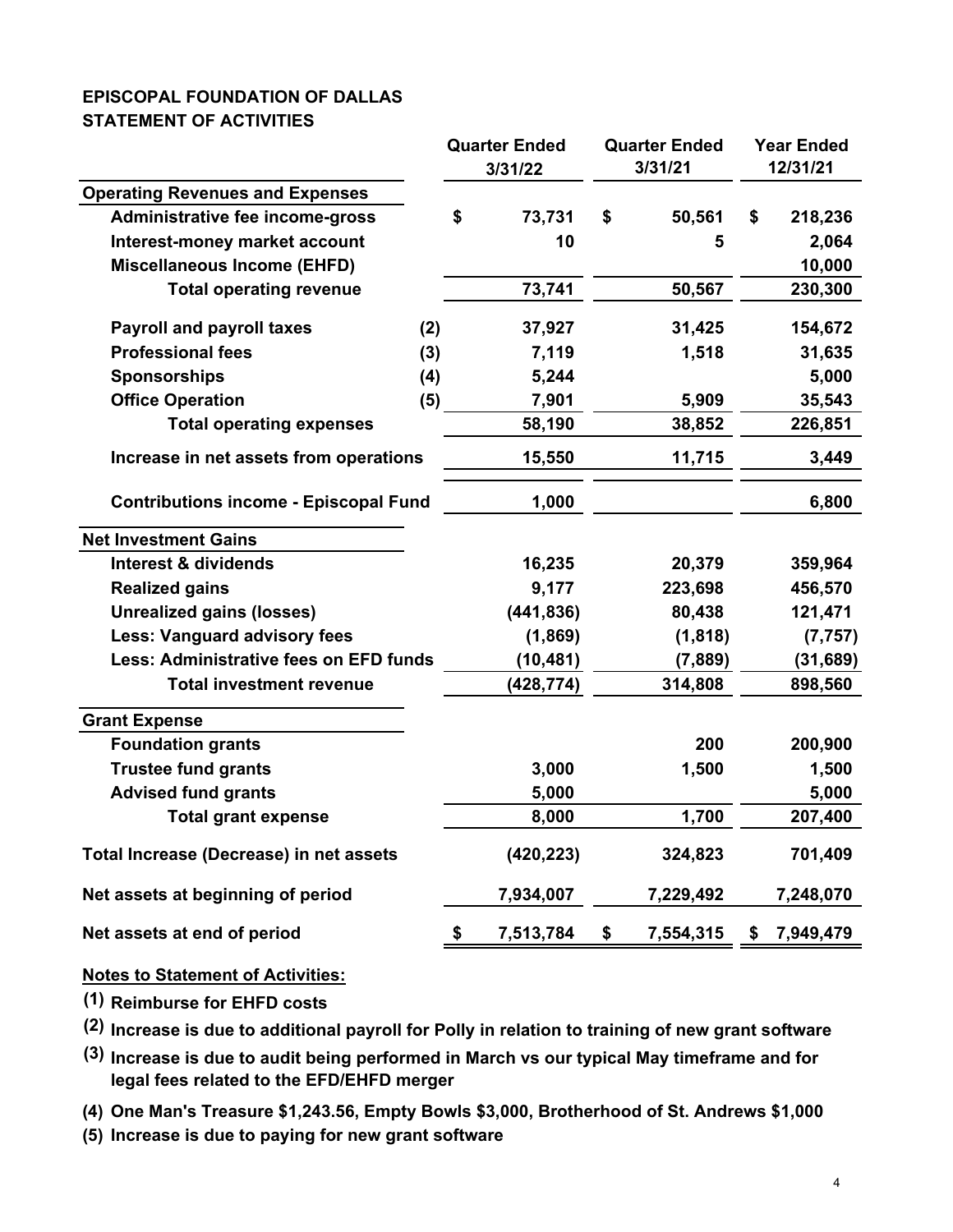#### **EPISCOPAL FOUNDATION OF DALLAS STATEMENT of ACTUAL VS. BUDGET**

|                                       |              | 2022             |              |    | YTD at 3/31/2022 |                 |
|---------------------------------------|--------------|------------------|--------------|----|------------------|-----------------|
|                                       |              |                  |              |    |                  | <b>Variance</b> |
|                                       |              |                  |              |    |                  | over (under)    |
| <b>Operating Revenue and Expenses</b> | <b>Notes</b> | Annual           | Actual       |    | <b>Budget</b>    | <b>Budget</b>   |
| Revenue                               |              |                  |              |    |                  |                 |
| Administrative fee income - gross     | (1)          | \$<br>228,800    | \$<br>73,731 | \$ | 57,200           | \$<br>16,531    |
| <b>Interest Income</b>                |              | 2,100            | 10           |    | 525              | \$<br>(515)     |
| Other Income (EHFD)                   |              | 10,000           |              |    | 2,500            | (2,500)         |
| <b>Operating Revenue</b>              |              | \$<br>240,900    | \$<br>73,741 | \$ | 60,225           | \$<br>13,516    |
| <b>Expenses</b>                       |              |                  |              |    |                  |                 |
| Payroll                               |              |                  |              |    |                  |                 |
| <b>Executive Director</b>             |              | 88,476           | 22,119       |    | 22,119           |                 |
| <b>Grant Administrator</b>            |              | 14,000           | 4,363        |    | 3,500            | 863             |
| <b>Controller</b>                     |              | 35,000           | 8,750        |    | 8,750            |                 |
| <b>Bonuses</b>                        |              |                  |              |    | 0                |                 |
| <b>Employer's payroll taxes</b>       |              | 10,517           | 2,695        |    | 2,629            | 66              |
| <b>Total Payroll Expenses</b>         |              | \$<br>147,993    | \$<br>37,927 | \$ | 36,998           | \$<br>928       |
| <b>Professional Fees</b>              |              |                  |              |    |                  |                 |
| Audit                                 |              | 21,600           | 5,720        |    | 5,400            | 320             |
| Tax return preparation                |              | 3,750            |              |    | 938              | (938)           |
| <b>Website &amp; Computer Tech</b>    |              | 2,500            | 21           |    | 625              | (604)           |
| <b>Legal Fees</b>                     | (2)          | 5,000            | 1,378        |    | 1,250            | 128             |
| <b>Marketing</b>                      |              | 10,000           |              |    | 2,500            | (2,500)         |
| <b>Development</b>                    |              | 750              |              |    | 188              | (188)           |
| <b>Total Professional Fees</b>        |              | \$<br>43,600     | \$<br>7,119  | \$ | 10,900           | \$<br>(3,781)   |
| <b>Sponsorships</b>                   |              | \$<br>8,000      | \$<br>5,244  | \$ | 2,000            | \$<br>3,244     |
| <b>Office Expense</b>                 |              |                  |              |    |                  |                 |
| Rent                                  |              | 9,150            | 2,184        |    | 2,288            | (104)           |
| Insurance-D&O/Liability               |              | 11,000           | 925          |    | 2,750            | (1,825)         |
| <b>Telephone/Fax/Internet</b>         |              | 600              | 150          |    | 150              |                 |
| <b>Computer Expense</b>               | $(3)$        | 5,125            | 3,939        |    | 1,281            | 2,658           |
| <b>Development</b>                    |              | 500              |              |    | 125              | (125)           |
| <b>Depreciation</b>                   |              | 2,500            |              |    | 625              | (625)           |
| <b>Professional Development</b>       |              | 2,000            | 545          |    | 500              | 45              |
| <b>Office Supplies</b>                |              | 1,200            | 62           |    | 300              | (238)           |
| <b>Marketing materials</b>            |              | 500              |              |    | 125              | (125)           |
| <b>Insurance-Worker's Comp</b>        |              | 250              |              |    | 63               | (63)            |
| <b>Property Taxes</b>                 |              | 100              |              |    | 25               | (25)            |
| <b>Board Luncheon</b>                 |              | 1,000            |              |    | 250              | (250)           |
| <b>Meetings</b>                       |              | 1,000            |              |    | 250              | (250)           |
| <b>Convention</b>                     |              | 200              |              |    | 50               | (50)            |
| <b>Memorials &amp; special gifts</b>  |              | 500              | 73           |    | 125              | (52)            |
| <b>Miscellaneous</b>                  |              | 500              | 23           |    | 125              | (102)           |
| <b>Special Events</b>                 |              | 0                |              |    | 0                |                 |
| <b>Total Office Expense</b>           |              | \$<br>36,125     | \$<br>7,901  | S  | 9,031            | \$<br>(1, 131)  |
|                                       |              |                  |              |    |                  |                 |
| <b>Operating Expense</b>              |              | \$<br>235,718    | \$<br>58,190 | \$ | 58,930           | \$<br>(739)     |
|                                       |              |                  |              |    |                  |                 |
| <b>Operating Surplus (Deficit)</b>    |              | \$<br>$5,182$ \$ | 15,551       | \$ | $1,296$ \$       | 14,255          |

**(1) Includes Pooled account, St. John's, and St. Thomas**

**(2) Costs associated to EFD/EHFD merger. EHFD paid back \$1668.75**

**(3) Increase is due to grant software paid for in Q1 2022. Cost was \$6662.50 EHFD paid for half**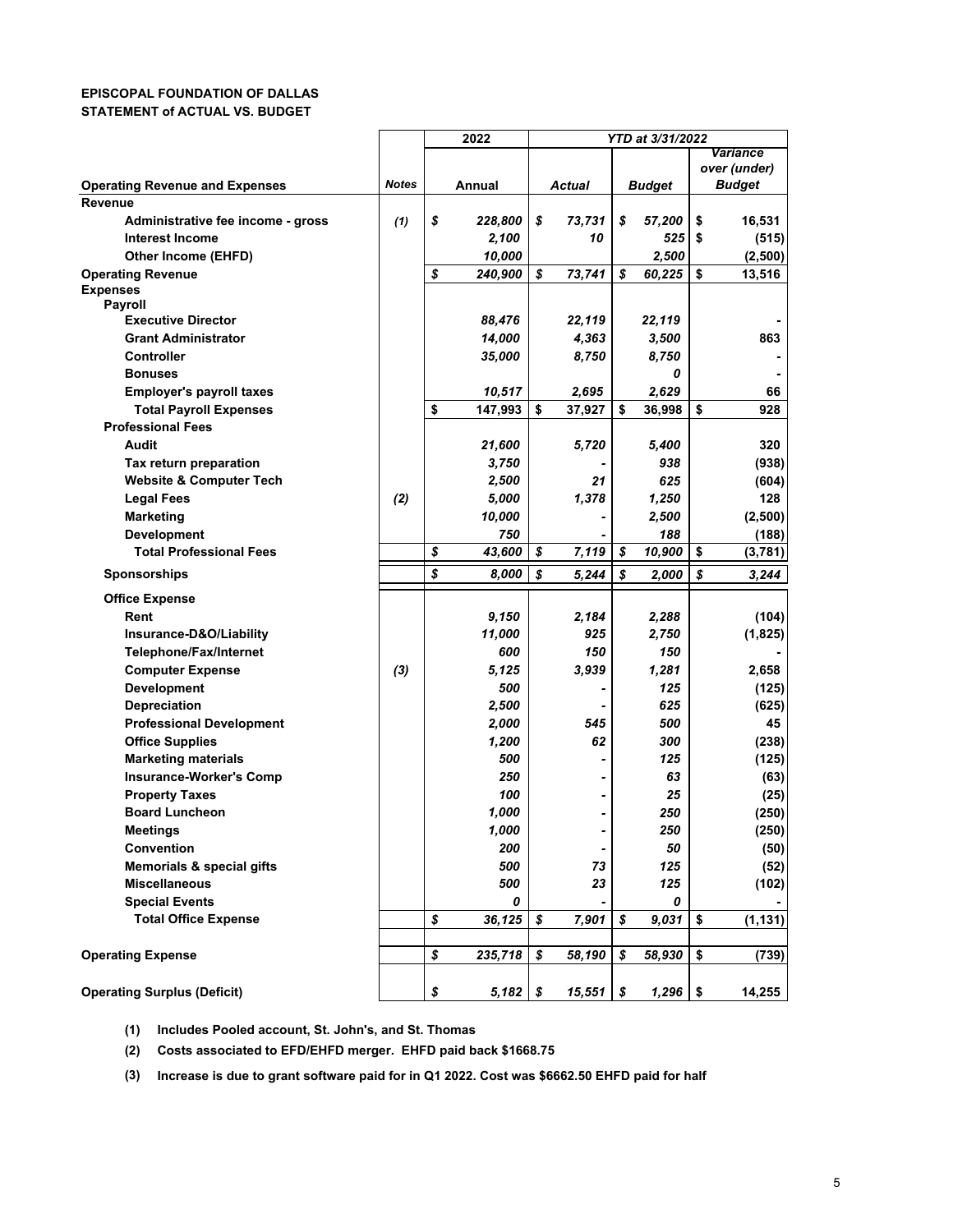| Account<br>Number |                                                | <b>Market Value</b><br>12/31/2021 | <b>Deposits</b>          | Withdrawals              | Interest &<br><b>Dividends</b> | <b>Adm Fees</b>          | <b>Money Mgr</b><br>Fees | Realized<br>Gains/<br>(Losses) | Unrealized<br>Gains/ (Losses) | <b>Market Value</b><br>3/31/2022 |
|-------------------|------------------------------------------------|-----------------------------------|--------------------------|--------------------------|--------------------------------|--------------------------|--------------------------|--------------------------------|-------------------------------|----------------------------------|
|                   | <u>ASSET MANAGERS</u>                          |                                   |                          |                          |                                |                          |                          |                                |                               |                                  |
|                   | <b>Proceeds from Class Actions</b><br>Vanguard | 49,540,398.38                     | 198,001.54               | (780, 956.42)            | 104,796.78                     | (65, 955.54)             | (12, 183.19)             | 59,713.68                      | (2,875,779.66)                | 46,168,035.57                    |
|                   | <b>TOTAL MANAGERS</b>                          | 49,540,398.38                     | 198,001.54               | (780, 956.42)            | 104,796.78                     | (65,955.54)              | (12, 183.19)             | 59,713.68                      | (2,875,779.66)                | 46,168,035.57                    |
|                   | <u>AGENCY ACCOUNTS</u>                         |                                   |                          |                          |                                |                          |                          |                                |                               |                                  |
| 1001              | Frank Hughes Estate                            | 1,185,136.80                      | $\overline{\phantom{a}}$ | (10, 046.00)             | 2,508.01                       | (1,629.37)               | (288.51)                 | 1,416.74                       | (68, 508.54)                  | 1,108,589.13                     |
| 1004              | <b>Amistad Mission</b>                         | 1.898.497.61                      | $\blacksquare$           | $\blacksquare$           | 4,047.24                       | (2,610.12)               | (466.27)                 | 2,289.47                       | (110, 114.06)                 | 1,791,643.87                     |
| 1008              | <b>Episcopal Health Foundation of Dallas</b>   | 7,755,541.55                      | $\overline{\phantom{a}}$ | (5,000.00)               | 16,524.18                      | (10, 662.60)             | (1,903.49)               | 9,346.51                       | (449, 711.73)                 | 7,314,134.42                     |
| 1010              | Alice L. Bomar Trust fund                      | 48,426.18                         | $\overline{\phantom{a}}$ | (1, 566.19)              | 100.25                         | (66.58)                  | (11.48)                  | 56.39                          | (2,771.69)                    | 44,166.88                        |
| 1011              | Church of the Incarnation Pension Trust        | 2,425,409.83                      | 117,356.00               | (23, 233.92)             | 5,343.75                       | (3, 334.54)              | (619.68)                 | 3,041.69                       | (142, 831.44)                 | 2,381,131.69                     |
| 1012              | Our Merciful Saviour Episcopal Church          | 93,317.28                         | $\blacksquare$           |                          | 198.94                         | (128.30)                 | (22.92)                  | 112.54                         | (5, 412.47)                   | 88,065.07                        |
| 1015              | Annie Harris Norton Fund                       | 6,141.97                          |                          |                          | 13.09                          | (8.44)                   | (1.51)                   | 7.41                           | (356.24)                      | 5,796.28                         |
| 1016              | St. Albans Scholarship Fund                    | 16,855.31                         | $\overline{\phantom{a}}$ |                          | 35.93                          | (23.17)                  | (4.14)                   | 20.32                          | (977.62)                      | 15,906.63                        |
| 1018              | St. John's Episcopal School                    | 4,078,402.00                      | $\blacksquare$           | ٠                        | 8,694.40                       | (5,607.14)               | (1,001.66)               | 4,918.31                       | (236, 549.86)                 | 3,848,856.05                     |
| 1020              | St. Mark's Irving                              | 207,814.70                        | 60,000.00                | (15,000.00)              | 534.23                         | (285.71)                 | (51.04)                  | 261.11                         | (11, 959.00)                  | 241,314.29                       |
| 1025              | St. Peter's                                    | 305,191.57                        |                          |                          | 650.62                         | (419.59)                 | (74.96)                  | 368.05                         | (17, 701.31)                  | 288,014.38                       |
| 1027              | Parish Episcopal School Fund                   | 2,725,673.91                      | ÷,                       | (669,000.00)             | 4,793.66                       | (3,747.36)               | (669.43)                 | 3,169.97                       | (159,143.26)                  | 1,901,077.49                     |
| 1030              | Good Shepherd Episcopal Church                 | 82,055.69                         | $\blacksquare$           |                          | 174.92                         | (112.81)                 | (20.15)                  | 98.95                          | (4,759.28)                    | 77,437.32                        |
| 1031              | Petrash Scholarship Fund                       | 19,165.48                         | $\blacksquare$           | $\blacksquare$           | 40.85                          | (26.35)                  | (4.71)                   | 23.11                          | (1, 111.61)                   | 18,086.77                        |
| 1033              | The Santiago Foundation                        | 1,030,826.49                      | $\blacksquare$           | $\overline{\phantom{a}}$ | 2,197.54                       | (1, 417.22)              | (253.17)                 | 1,243.11                       | (59, 788.58)                  | 972,808.17                       |
| 1034              | St. Augustine's Episcopal Church               | 148,854.40                        |                          |                          | 317.33                         | (204.65)                 | (36.56)                  | 179.50                         | (8,633.65)                    | 140,476.37                       |
| 1036              | St. Matthew's Cathedral Revolving Fund         | 866.83                            | $\blacksquare$           | $\overline{a}$           | 1.85                           | (1.19)                   | (0.21)                   | 1.04                           | (50.28)                       | 818.04                           |
| 1037              | St. Matthew's Cathedral Endowment Fund         | 4,273,211.46                      | $\blacksquare$           | (28, 110.00)             | 9,079.28                       | (5,874.97)               | (1,047.97)               | 5,143.56                       | (247, 731.54)                 | 4,004,669.82                     |
| 1038              | <b>Holy Nativity</b>                           | 124,972.04                        | $\blacksquare$           |                          | 266.41                         | (171.82)                 | (30.69)                  | 150.70                         | (7, 248.46)                   | 117,938.18                       |
| 1040              | <b>ECR - Building Fund</b>                     | 344,013.00                        | $\blacksquare$           | ä,                       | 733.38                         | (472.96)                 | (84.49)                  | 414.86                         | (19, 952.97)                  | 324,650.82                       |
| 1041              | <b>St.Luke Restricted</b>                      | 1,402,834.61                      | 9,596.60                 | ٠                        | 3,006.11                       |                          | (345.88)                 | 1,698.82                       | (81, 481.11)                  | 1,335,309.15                     |
| 1042              | St. Luke McLaurin Fund                         | 164,200.81                        | $\blacksquare$           | $\blacksquare$           | 350.46                         | $\overline{\phantom{a}}$ | (40.39)                  | 198.30                         | (9,528.93)                    | 155,180.25                       |
|                   | <b>DIOCESAN ACCOUNTS</b>                       |                                   |                          |                          |                                |                          |                          |                                |                               |                                  |
| 2002              | E.D. Farmer Foundation                         | 2,771,666.37                      | $\blacksquare$           | $\overline{\phantom{a}}$ | 5,908.67                       | (3,810.59)               | (680.72)                 | 3,342.46                       | (160, 758.39)                 | 2,615,667.80                     |
| 2003              | <b>Endowment of the Episcopate</b>             | 2,865,303.95                      | $\blacksquare$           |                          | 6,108.30                       | (3,939.33)               | (703.72)                 | 3,455.38                       | (166,189.43)                  | 2,704,035.15                     |
| 2006              | St. Paul Memorial Fund                         | 663,609.87                        |                          |                          | 1,414.69                       | (912.36)                 | (162.98)                 | 800.28                         | (38, 489.79)                  | 626,259.71                       |
| 2009              | <b>Corporation of the Diocese</b>              | 3,280,732.45                      | $\blacksquare$           |                          | 6,993.91                       | (4, 510.47)              | (805.75)                 | 3,956.37                       | (190,284.55)                  | 3,096,081.96                     |
| 2013              | The Mausoleum Perpetual Care Fund              | 151,462.90                        | $\blacksquare$           |                          | 322.90                         | (208.24)                 | (37.20)                  | 182.65                         | (8,784.95)                    | 142,938.06                       |
| 2014              | <b>Memorial Scholarship Fund</b>               | 795,967.87                        | $\blacksquare$           | $\overline{\phantom{a}}$ | 1,696.86                       | (1,094.33)               | (195.49)                 | 959.89                         | (46, 166.64)                  | 751,168.16                       |
| 2017              | Ministry with the Aging, Inc. / Bruton         | 0.00                              | $\blacksquare$           |                          |                                |                          |                          |                                |                               | 0.00                             |
| 2019              | <b>Elizabeth Austin Miller Fund</b>            | 240,604.40                        | $\overline{\phantom{a}}$ |                          | 512.92                         | (330.79)                 | (59.09)                  | 290.15                         | (13,955.20)                   | 227,062.39                       |
| 2020              | Junker Fund                                    | 181,046.07                        | $\overline{\phantom{a}}$ | $\blacksquare$           | 385.96                         | (248.91)                 | (44.46)                  | 218.33                         | (10,500.79)                   | 170,856.20                       |
| 2021              | Price Fund                                     | 151,936.53                        | $\overline{\phantom{a}}$ | (10,000.00)              | 323.91                         | (208.89)                 | (37.32)                  | 183.23                         | (8,812.41)                    | 133,385.05                       |
| 2023              | William B. Clayton Fund                        | 288,300.97                        | $\overline{\phantom{a}}$ |                          | 614.60                         | (396.37)                 | (70.81)                  | 347.67                         | (16, 721.64)                  | 272,074.42                       |
| 2024              | Hiram and LaVerne McCurry Fund                 | 449,667.22                        | $\blacksquare$           |                          | 958.61                         | (618.22)                 | (110.44)                 | 542.27                         | (26,080.97)                   | 424,358.47                       |
| 2026              | <b>Bishop Moore Endowment</b>                  | 58,380.65                         |                          |                          | 124.46                         | (80.26)                  | (14.34)                  | 70.41                          | (3,386.12)                    | 55,094.80                        |
| 2028              | <b>Estate of Estelle Smith</b>                 | 638,813.82                        | $\overline{\phantom{a}}$ |                          | 1,361.83                       | (878.26)                 | (156.89)                 | 770.37                         | (37,051.60)                   | 602,859.27                       |
| 2035              | Lawrence Blake Scholarship Trust               | 976,102.63                        | $\blacksquare$           | $\blacksquare$           | 2,080.87                       | (1, 341.98)              | (239.73)                 | 1,177.12                       | (56, 614.56)                  | 921,164.35                       |
| 2036              | The Gathering                                  | 65,907.91                         | $\blacksquare$           | $\overline{a}$           | 140.50                         | (90.61)                  | (16.19)                  | 79.49                          | (3,822.70)                    | 62,198.40                        |
|                   | <b>EPISCOPAL FOUNDATION ACCOUNTS</b>           |                                   |                          |                          |                                |                          |                          |                                |                               |                                  |
| 3041              | The Episcopal Fund                             | 5,888,566.07                      | 11,048.94                | (11,000.31)              | 12,550.64                      | (8,095.80)               | (1,443.94)               | 7,091.67                       | (341, 319.70)                 | 5,557,397.57                     |
| 3042              | The Julie and Louis Beecherl Trustee's Fund    | 821,933.99                        | $\overline{\phantom{a}}$ | (3,000.00)               | 1,747.65                       | (1, 130.03)              | (201.87)                 | 990.68                         | (47, 677.41)                  | 772,663.01                       |
| 3044              | <b>Beecherl Advised Fund</b>                   | 375,768.73                        | $\overline{\phantom{a}}$ | $\blacksquare$           | 801.06                         | (516.62)                 | (92.29)                  | 453.15                         | (21, 794.83)                  | 354,619.20                       |
| 3045              | J. C. Brown Memorial Scholarship Advised Fu    | 427,604.86                        | $\overline{\phantom{a}}$ |                          | 911.58                         | (587.89)                 | (105.02)                 | 515.66                         | (24, 801.35)                  | 403,537.84                       |
| 3046              | <b>Bishop Stanton Advised Fund</b>             | 109,611.60                        |                          | (5,000.00)               | 224.46                         | (150.70)                 | (25.65)                  | 125.98                         | (6, 243.00)                   | 98,542.69                        |
|                   | <b>AGENCY ACCOUNTS</b>                         | 40,349,877.71                     | 186,952.60               | (761, 956.11)            | 85,204.85                      | (55, 474.50)             | (9,928.17)               | 48,639.41                      | (2,342,933.33)                | 38,981,275.26                    |
|                   | <b>EPISCOPAL FOUNDATION ACCOUNTS</b>           | 7,623,485.25                      | 11,048.94                | (19,000.31)              | 16,235.39                      | (10, 481.04)             | (1,868.77)               | 9,177.14                       | (441, 836.29)                 | 7,186,760.31                     |
|                   | <b>TOTAL</b>                                   | 47,973,362.96                     | 198,001.54               | (780, 956.42)            | 101,440.24                     | (65, 955.54)             | (11, 796.94)             | 57,816.55                      | (2,784,769.62)                | 46,168,035.57                    |

**\*The estimated return is calculated as ((end of period mkt value +- net deposit or withdrawal during quarter) /beginning of period market value)-1.**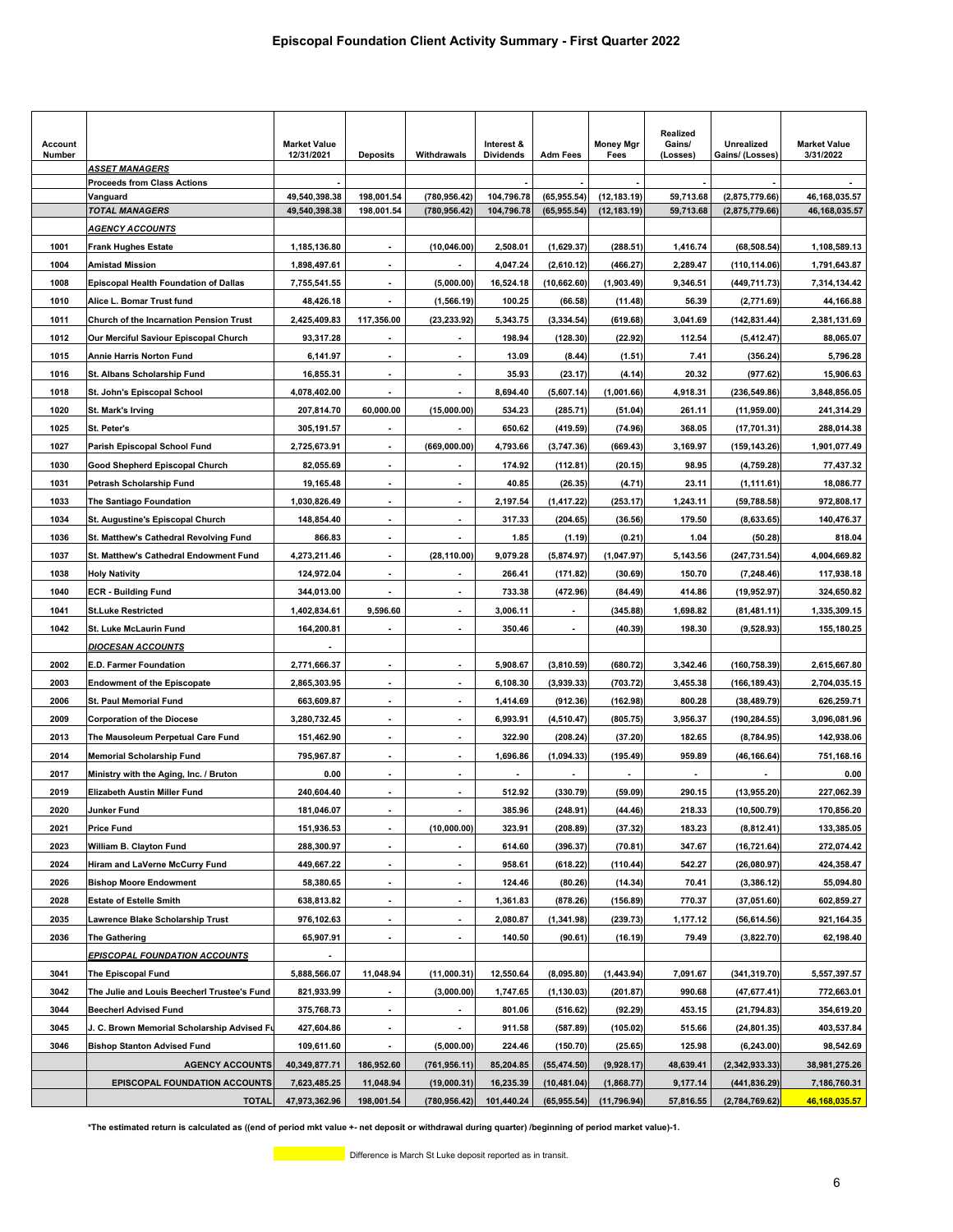|              |                                           | <b>Month End</b> |           |          | Net Deposits/ | Interest &       | Adm.       | <b>Money Mgr</b> | Realized       | Unrealized                    | Earnings      | <b>Market Value</b> |
|--------------|-------------------------------------------|------------------|-----------|----------|---------------|------------------|------------|------------------|----------------|-------------------------------|---------------|---------------------|
|              |                                           | 12/31/2021       |           |          | Withdrawals   | <b>Dividends</b> | Fees       | Fees             |                | Gains/(Losses) Gains/(Losses) | Net of Fees   | 3/31/2022           |
|              |                                           |                  |           |          |               |                  |            |                  |                |                               |               |                     |
|              |                                           | Ending           | Beginning |          |               |                  |            |                  |                |                               |               | Ending              |
| Account      |                                           | Ownership        | Ownership |          |               | Interest &       | Adm.       | Money Mgr        | Realized       | Unrealized                    | Earnings      | Ownership           |
| Number Donor |                                           | Balance          | Percent   | Deposits | Withdrawals   | Dividends        | Fees       | Fees             | Gains/(Losses) | Gains/(Losses)                | Net of Fees   | <b>Balance</b>      |
| 1018 B       | St. John's Episcopal School (50/50)       | 2,751,227.21     | 100.00%   |          |               | 8,140.02         | (3,782.94) | (676.59)         | 690.89         | (160, 672.40)                 | (156, 301.02) | 2,594,926.19        |
| 1045         | St. Thomas the Apostle (60/40)            | 363,207.78       | 100.00%   |          | (4, 166.00)   | 951.21           |            | (89.33)          | 942.63         | (21, 563.59)                  | (19,759.08)   | 339,282.70          |
|              |                                           |                  |           |          |               |                  |            |                  |                |                               |               |                     |
|              |                                           |                  |           |          |               |                  |            |                  |                |                               |               |                     |
|              | <b>Total Altenative Asset Allocations</b> | 3,114,434.99     |           |          |               |                  |            |                  |                |                               |               | 2,934,208.89        |
|              |                                           |                  |           |          |               |                  |            |                  |                |                               |               |                     |
|              |                                           |                  |           |          |               |                  |            |                  |                |                               |               |                     |
|              |                                           |                  |           |          |               |                  |            |                  |                |                               |               |                     |
|              |                                           |                  |           |          |               |                  |            |                  |                |                               |               |                     |
|              |                                           |                  |           |          |               |                  |            |                  |                |                               |               |                     |
|              |                                           |                  |           |          |               |                  |            |                  |                |                               |               |                     |
|              |                                           |                  |           |          |               |                  |            |                  |                |                               |               |                     |
|              |                                           |                  |           |          |               |                  |            |                  |                |                               |               |                     |
|              |                                           |                  |           |          |               |                  |            |                  |                |                               |               |                     |
|              |                                           |                  |           |          |               |                  |            |                  |                |                               |               |                     |
|              |                                           |                  |           |          |               |                  |            |                  |                |                               |               |                     |
|              |                                           |                  |           |          |               |                  |            |                  |                |                               |               |                     |
|              |                                           |                  |           |          |               |                  |            |                  |                |                               |               |                     |
|              |                                           |                  |           |          |               |                  |            |                  |                |                               |               |                     |
|              |                                           |                  |           |          |               |                  |            |                  |                |                               |               |                     |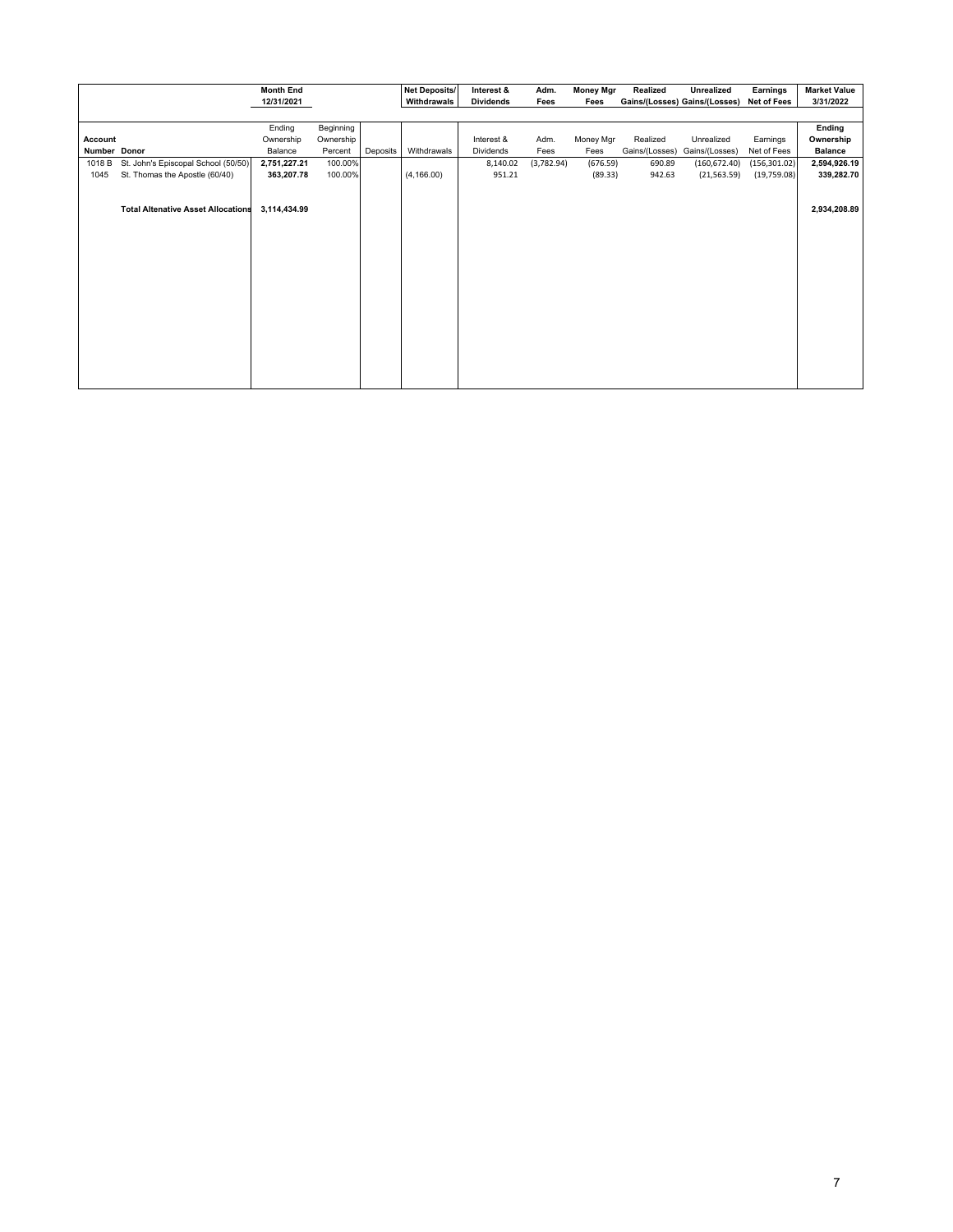# **Episcopal Foundation of Dallas**

# **3/31/2022**

|                       | Investment<br>Policy |      | 3/31/2022  |
|-----------------------|----------------------|------|------------|
| <b>Asset Category</b> | Target               | %    | Total      |
| Equity                | 75%                  | 75%  | 34,838,070 |
| <b>Fixed Income</b>   | 25%                  | 25%  | 11,326,840 |
| <b>TOTALS</b>         | 100%                 | 100% | 46,164,910 |

Note: The Foundations Investment Policy allows for a +/-5 percentage point variance from desired target weighting.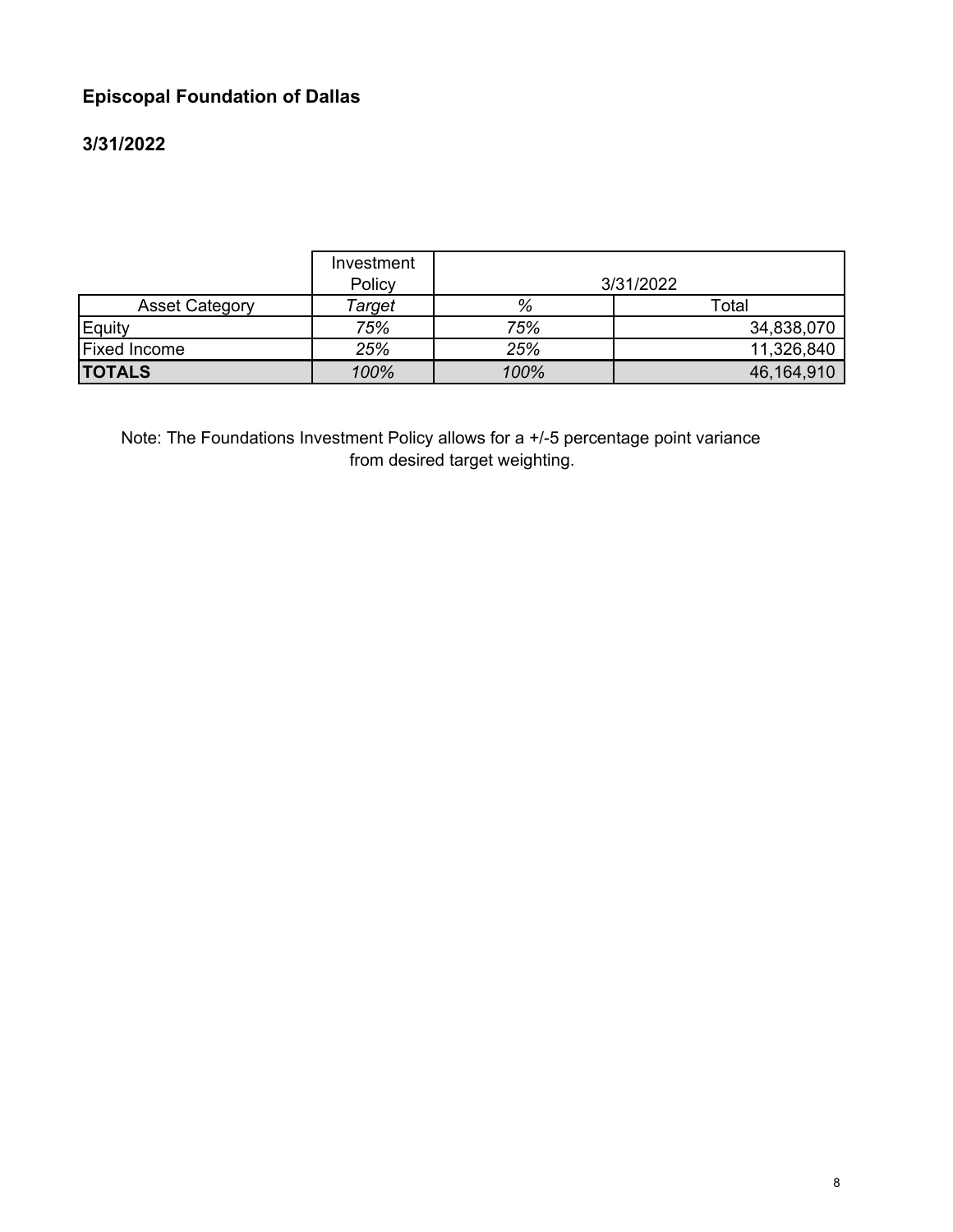# **Episcopal Health Foundation of Dallas**

**Statement of Net Assets**

|                                             | As of     |    | As of     | As of           |            |           |
|---------------------------------------------|-----------|----|-----------|-----------------|------------|-----------|
|                                             | 3/31/2022 |    | 3/31/2021 |                 | 12/31/2021 |           |
| <b>Assets</b>                               |           |    |           |                 |            |           |
| <b>North Dallas Bank - checking account</b> |           | \$ | 10,065    | \$<br>17,358    | \$         | 2,796     |
| Vanguard - money market                     | (1)       |    | 166,176   | 312,569         |            | 166,161   |
| <b>Prepaid excise tax</b>                   |           |    |           | 2,390           |            | 4,390     |
| <b>Prepaid D&amp;O insurance</b>            |           |    |           |                 |            | 339       |
| <b>Other</b>                                |           |    |           | 95              |            |           |
| <b>Investments at market value</b>          |           |    | 7,314,134 | 7,344,265       |            | 7,755,542 |
| <b>Total assets</b>                         |           | \$ | 7,490,374 | \$<br>7,676,676 | \$         | 7,929,228 |
| <b>Liabilities and Net Assets</b>           |           |    |           |                 |            |           |
| <b>Liabilities</b>                          |           |    |           |                 |            |           |
| <b>Accounts payable</b>                     |           |    |           | 19,434          |            |           |
| <b>Estimated excise tax liability</b>       |           |    | 5,826     | 7,027           |            | 1,427     |
| <b>Total liabilities</b>                    |           | \$ | 5,826     | \$<br>26,461    | \$         | 1,427     |
| <b>Net Assets</b>                           |           |    |           |                 |            |           |
| <b>Total unrestricted net assets</b>        |           |    | 7,484,549 | 7,650,215       |            | 7,927,801 |
| <b>Total liabilities and net assets</b>     |           | \$ | 7,490,375 | \$<br>7,676,676 | \$         | 7,929,228 |

# **Notes**

**(1) The Vanguard money market account was opened on 3/31/2019. Funds in the account represent the dollars needed to fund the 2022 grant program.**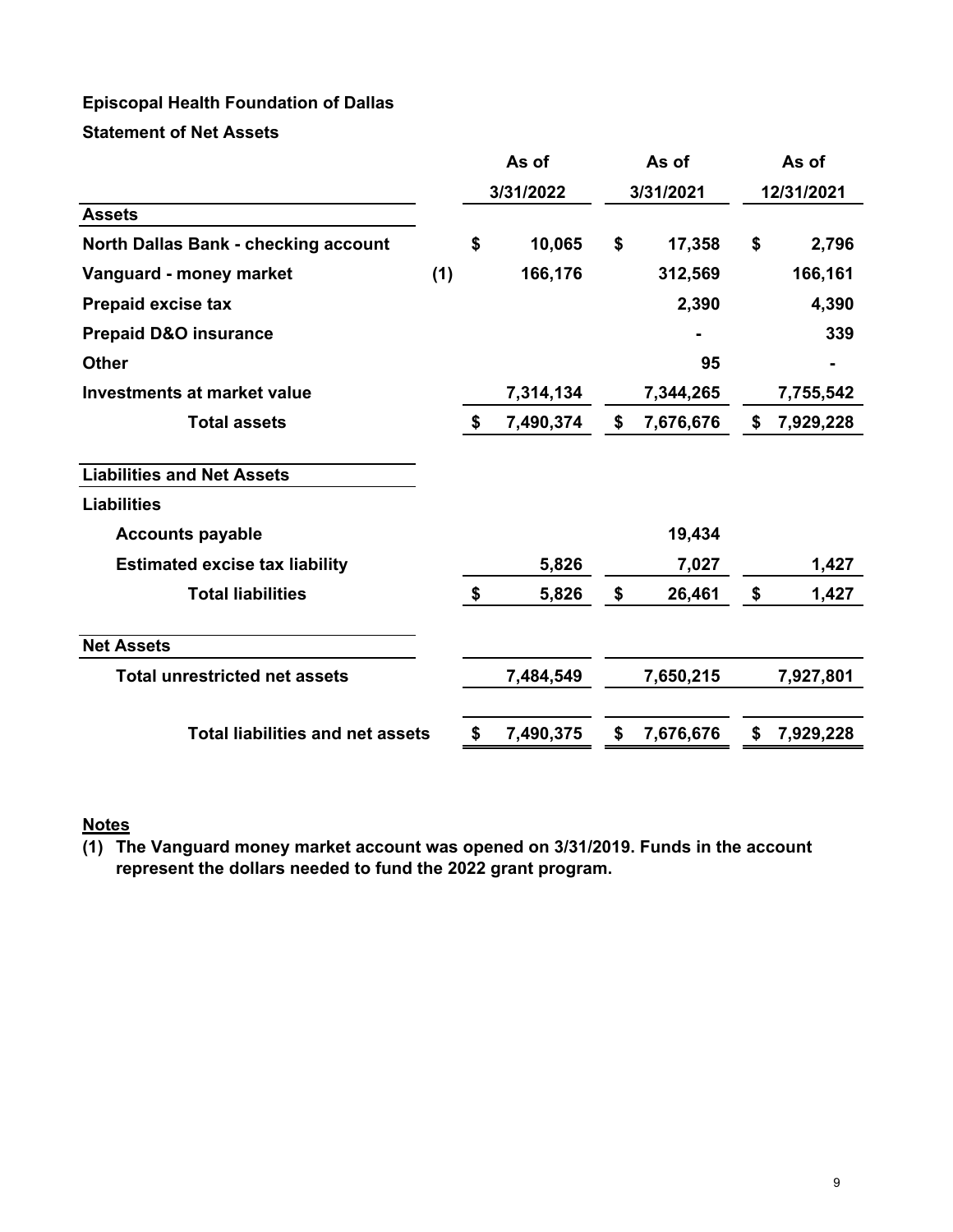# **Episcopal Health Foundation of Dallas Statement of Activities**

| <b>Ended</b><br><b>Ended</b><br><b>Ended</b><br>3/31/2022<br>3/31/2021<br>12/31/2021<br><b>Investment income and expense</b><br><b>Interest and dividends</b><br>\$<br>16,539<br>\$<br>18,506<br>\$<br>9,347<br>201,810<br>Realized gains on sales on securities<br>90,859<br><b>Unrealized gains on investments</b><br>(449, 712)<br><b>Investment management fees</b><br>(12, 566)<br>(9,986)<br>\$<br>301,189<br>(436, 392)<br>\$<br>\$<br>Net investment income<br><b>Grants and operating expenses</b><br>\$<br><b>Foundation grants</b><br>\$<br><b>Contract services</b><br>5,826<br><b>Excise tax expense</b><br><b>Accounting fees</b><br><b>Legal Fees</b><br>(1)<br>1,669<br>339<br>652<br><b>Insurance - D&amp;O</b><br><b>Computer &amp; website</b><br>(2)<br>3,164<br>320 | 366,584<br>440,692<br>133,215<br>(48, 833)<br>891,658 |
|------------------------------------------------------------------------------------------------------------------------------------------------------------------------------------------------------------------------------------------------------------------------------------------------------------------------------------------------------------------------------------------------------------------------------------------------------------------------------------------------------------------------------------------------------------------------------------------------------------------------------------------------------------------------------------------------------------------------------------------------------------------------------------------|-------------------------------------------------------|
|                                                                                                                                                                                                                                                                                                                                                                                                                                                                                                                                                                                                                                                                                                                                                                                          |                                                       |
|                                                                                                                                                                                                                                                                                                                                                                                                                                                                                                                                                                                                                                                                                                                                                                                          |                                                       |
|                                                                                                                                                                                                                                                                                                                                                                                                                                                                                                                                                                                                                                                                                                                                                                                          |                                                       |
|                                                                                                                                                                                                                                                                                                                                                                                                                                                                                                                                                                                                                                                                                                                                                                                          |                                                       |
|                                                                                                                                                                                                                                                                                                                                                                                                                                                                                                                                                                                                                                                                                                                                                                                          |                                                       |
|                                                                                                                                                                                                                                                                                                                                                                                                                                                                                                                                                                                                                                                                                                                                                                                          |                                                       |
|                                                                                                                                                                                                                                                                                                                                                                                                                                                                                                                                                                                                                                                                                                                                                                                          |                                                       |
|                                                                                                                                                                                                                                                                                                                                                                                                                                                                                                                                                                                                                                                                                                                                                                                          |                                                       |
|                                                                                                                                                                                                                                                                                                                                                                                                                                                                                                                                                                                                                                                                                                                                                                                          |                                                       |
|                                                                                                                                                                                                                                                                                                                                                                                                                                                                                                                                                                                                                                                                                                                                                                                          |                                                       |
|                                                                                                                                                                                                                                                                                                                                                                                                                                                                                                                                                                                                                                                                                                                                                                                          | 316,500                                               |
|                                                                                                                                                                                                                                                                                                                                                                                                                                                                                                                                                                                                                                                                                                                                                                                          | 10,000                                                |
|                                                                                                                                                                                                                                                                                                                                                                                                                                                                                                                                                                                                                                                                                                                                                                                          | 2,014                                                 |
|                                                                                                                                                                                                                                                                                                                                                                                                                                                                                                                                                                                                                                                                                                                                                                                          | 2,860                                                 |
|                                                                                                                                                                                                                                                                                                                                                                                                                                                                                                                                                                                                                                                                                                                                                                                          |                                                       |
|                                                                                                                                                                                                                                                                                                                                                                                                                                                                                                                                                                                                                                                                                                                                                                                          | 3,461                                                 |
|                                                                                                                                                                                                                                                                                                                                                                                                                                                                                                                                                                                                                                                                                                                                                                                          | 349                                                   |
| <b>Meetings</b>                                                                                                                                                                                                                                                                                                                                                                                                                                                                                                                                                                                                                                                                                                                                                                          | 123                                                   |
| <b>Misc</b><br>52                                                                                                                                                                                                                                                                                                                                                                                                                                                                                                                                                                                                                                                                                                                                                                        | 33                                                    |
| \$<br>\$<br>1,024<br>\$<br><b>Total grants and expenses</b><br>10,998                                                                                                                                                                                                                                                                                                                                                                                                                                                                                                                                                                                                                                                                                                                    | 335,341                                               |
| (447, 390)<br>300,166<br>Increase (decrease) in net assets                                                                                                                                                                                                                                                                                                                                                                                                                                                                                                                                                                                                                                                                                                                               | 556,318                                               |
| Net assets at beginning of period<br>7,931,939<br>7,350,049<br>7,371,483                                                                                                                                                                                                                                                                                                                                                                                                                                                                                                                                                                                                                                                                                                                 |                                                       |
| \$<br>7,484,549<br>\$<br>\$<br>Net assets at end of period<br>7,650,215<br>7,927,801                                                                                                                                                                                                                                                                                                                                                                                                                                                                                                                                                                                                                                                                                                     |                                                       |

**(1) EHFD portion of legal fees**

**(2) EHFD portion of grant software**